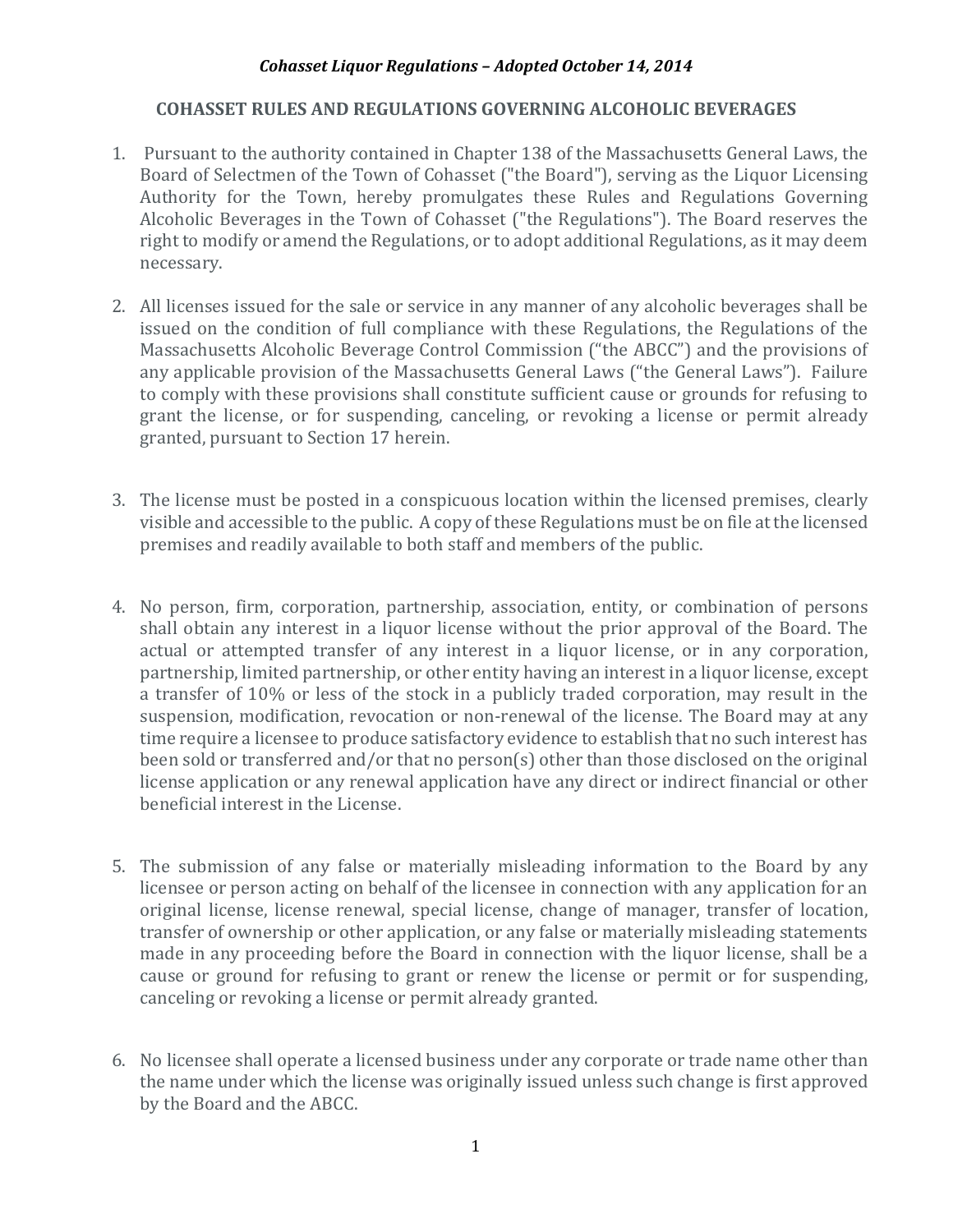- 7. The licensee shall appoint and maintain a full time Manager who shall at all times have full control and authority over the licensed premises. The Manager must be appointed and authorized by valid corporate vote or other action by the licensed person or entity sufficient to grant the Manager the necessary authority and control over the premises. The Manager must be a citizen of the United States at least twenty one years old and must be of good moral character and otherwise be acceptable to the Board.
- 8. The Manager of the licensed premises shall be the principal representative of the licensee and have full control of the licensed premises and of the conduct of all business therein, including but not limited to the following and such other provisions as may be contained with these Regulations, the Regulations of the ABCC, and applicable provisions of the General Laws:
	- a. The active management of day-to-day operations of the licensed premises;
	- b. The careful selection of qualified employees, including servers, clerks and all persons engaged with the public in any capacity;
	- c. Training of employees in all matters relating to the sale or service of alcoholic beverages;
	- d. Ensuring that no criminal activity takes place on the licensed premises, including within any parking area of the licensed premises;
	- e. Promptly reporting to the Police Department all instances of attempted purchases or procurement of service of alcoholic beverages by minors;
	- f. Enforcement of these Regulations, the Regulations of the ABCC, and any applicable provisions of the General Laws;
	- g. Ensuring that the licensed premises is kept clean, neat and sanitary at all times.
- 9. The licensee shall also appoint one or more Assistant Managers capable of fulfilling the duties of Manager during any hours when the Manager is not at the licensed premises. This person or persons must possess the same qualifications as required by the Regulations, the Regulations of the ABCC, or any applicable provision of the General Laws for the position of Manager. The licensee shall provide to the Board in writing the name and contact information for all Assistant Managers and shall notify the Board in writing within twentyfour (24) hours of any change of the licensee's Assistant Managers or their contact information.
- 10. The Manager of a restaurant, tavern or hotel type license must be at the licensed premises at least 40 hours per week during hours when alcohol service is available. Either the Manager or an Assistant Manager must be on the licensed premises during all hours when alcohol service is available. A schedule of the Manager's and all Assistant Managers' regular work hours shall be provided to the Board in writing and notice of any change in the scheduled hours must be made in writing within five (5) business days. A copy of the schedule shall either be posted in the premises or immediately made available upon request of the Board or its Authorized Agents.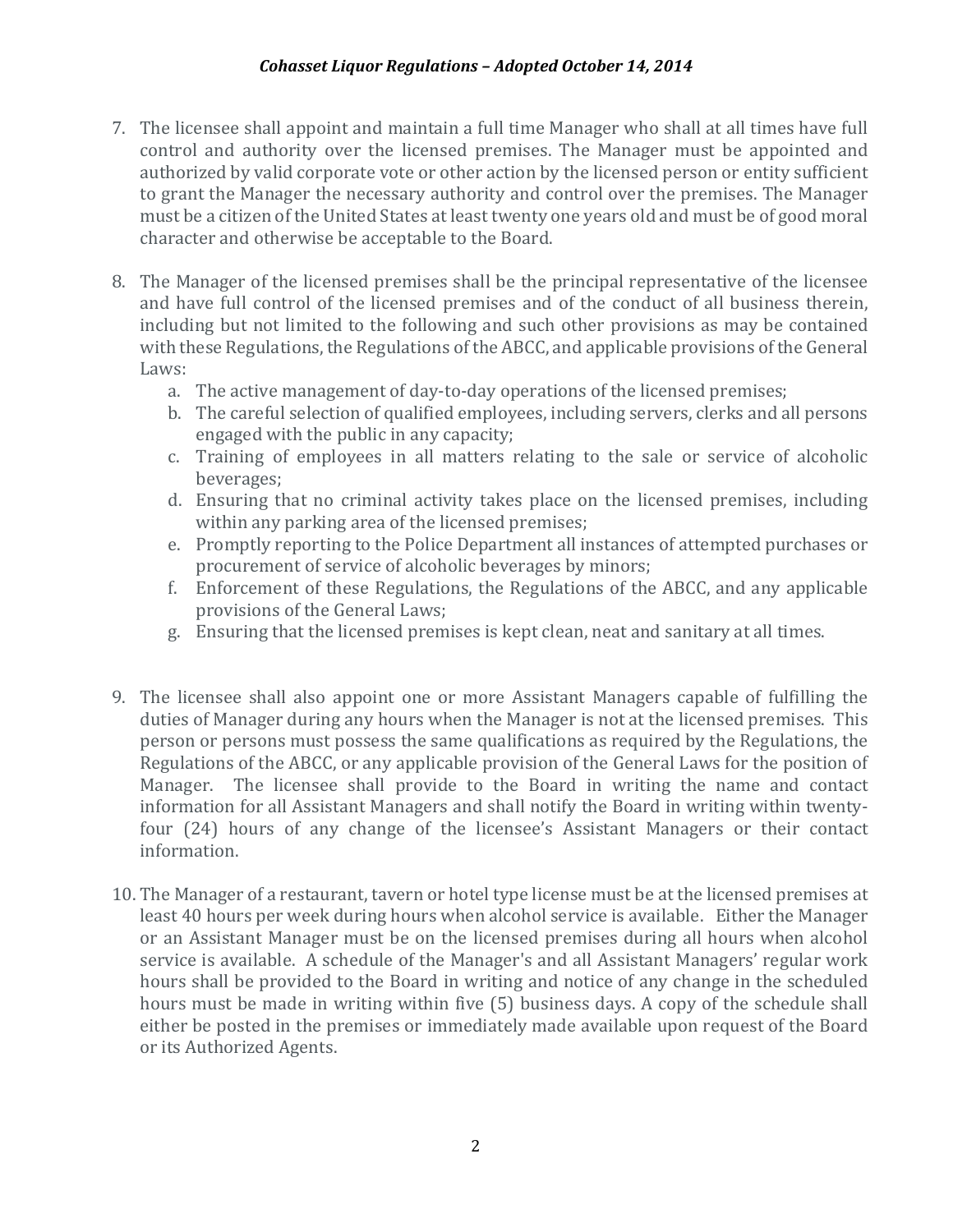- 11. The Manager shall not be changed without the prior approval of the Board and the ABCC. Where circumstances beyond the licensee's reasonable control prevent the licensee from obtaining approval of a new Manager in advance of the departure of the Manager whose name appears on the license, the licensee must: notify the Board in writing of the departure within twenty-four (24) hours; provide a detailed statement of the circumstances: provide the name of the person who will discharge the duties of Manager pending the approval of a new Manager; and within fifteen (15) days of the Manager of record's last day of work, file with the Board and the ABCC a complete application for a Change of Manager.
- 12. The licensee shall keep a current and accurate list of the names of all employees, including name, address, date of birth, date of hire, and position and shall make such list available for inspection upon request by the Board or its Authorized Agents.
- 13. An individual licensee or principal representative of the licensee, the Manager of record, and the Assistant Manager(s) are required to successfully complete alcohol management and server training courses, and any person who regularly serves alcoholic beverages to the public are required to successfully complete an alcohol management or server training course appropriate to the specific position. Such training must take place within three  $(3)$ months after beginning in their respective position, must be repeated as required to maintain an active certification, and must be from a course list approved by the Board. The licensee shall, with each annual renewal application and at any time upon request of the Board or its Authorized Agents, provide the names, addresses, dates of hire and copies of training certificates of all persons subject to this section, said certificates to be available on the premises at all times.
- 14. Licenses are issued to serve the public convenience, and, therefore, a licensee shall conduct the licensed business on all days authorized by the licensing authority. Any licensee who ceases to conduct the licensed business shall immediately surrender its license and physically deliver the license to the Board. If the licensee intends to suspend business operations for a temporary period, it shall first provide the Board with notice at least ten  $(10)$  days prior to the anticipated closing date stating the reason(s) for the closing and the estimated length of the closing. If the temporary closing is the result of unforeseen circumstances such as fire, flood, or similar casualty, notice shall be given by the licensee to the Board within  $ten(10)$  days after the date of the casualty.
- 15. The licensed premises shall at all times be subject to inspection by the Board, the ABCC, and their Authorized Agents. The Licensee and Manager shall fully cooperate with such Agents and shall not in any way hinder or delay access to the licensed premises or otherwise interfere with any Agent in the conduct of any inspection or investigation. The Licensee must maintain and promptly make available to the Board and its authorized Agents for inspection and copying records of all transactions involving the sale or purchase of alcoholic beverages, including without limitation cash sales and purchases. If such records are maintained at a location other than the licensed premises, the Licensee shall provide written notice to the Board specifying the location.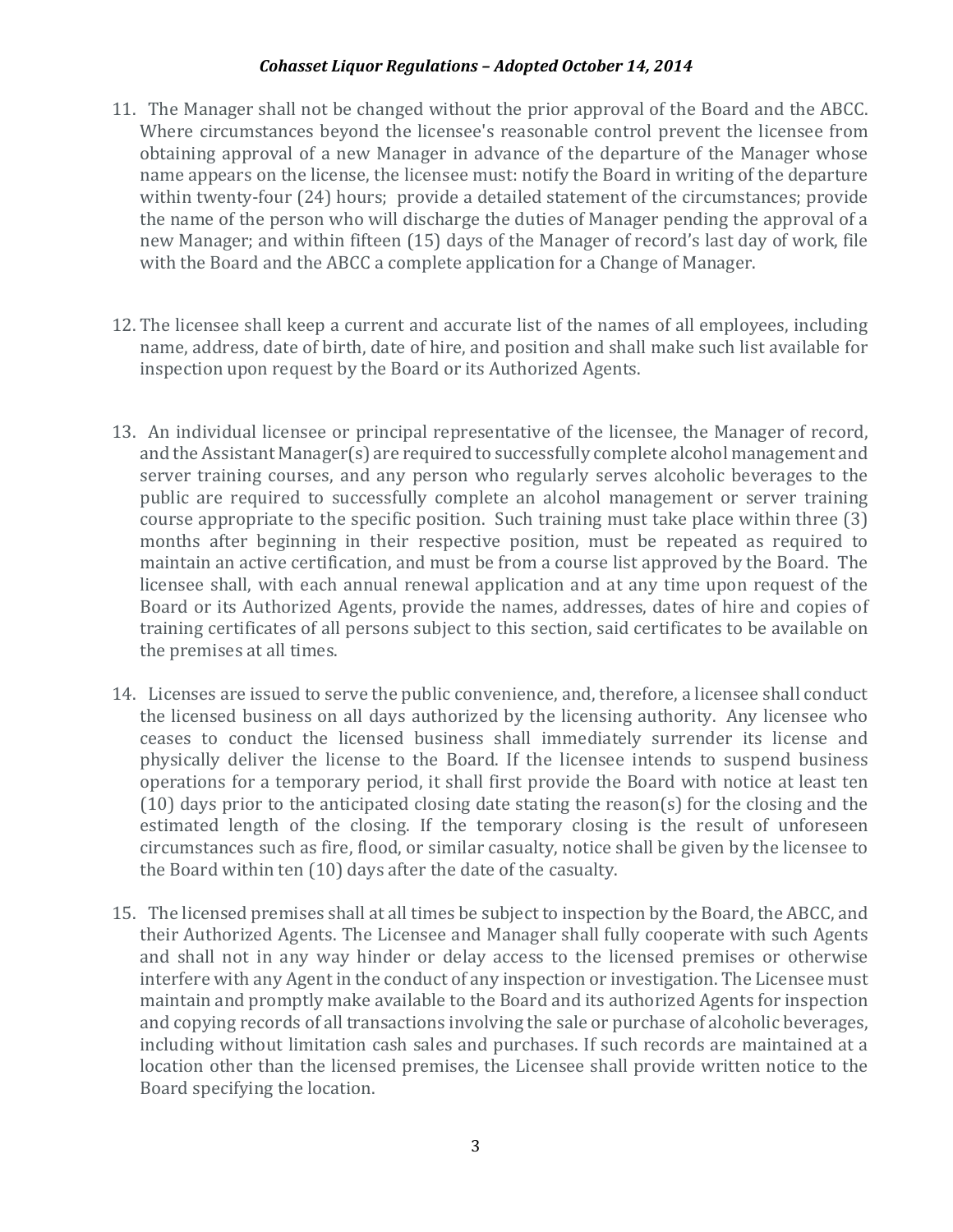- 16. No Licensee or Manager shall permit any part of the licensed premises to exceed its maximum capacity as stated on the Certificate of Occupancy. All establishments licensed for the on premises consumption of alcohol shall have a reliable method for determining when the maximum capacity of the licensed premises or any part of the licensed premises is reached.
- 17. Any violation of these Regulations, the Regulations of the ABCC, General Laws Chapter 138, Town by-law, permit or license, shall be grounds for enforcement action by the Board including, without limitation, the modification, suspension, revocation, non-renewal or cancellation of a license. In determining the appropriate action in any given case, the Board will consider all relevant factors including the licensee's prior record, the nature of the offense, and other aggravating or mitigating circumstances. The following schedule of recommended discipline is a guideline intended to illustrate the range of disciplinary action that the Board might impose for certain violations. The Board is not limited by these guidelines and may impose greater or less discipline as it sees fit in the particular circumstances. A second offense must be committed within one year of the first. A third offense must be committed within two years of the second.

| <b>OFFENSE</b>                 | <b>OCCURRENCE</b>       | <b>DISCIPLINE GUIDELINE</b> |
|--------------------------------|-------------------------|-----------------------------|
| Serving a minor                | 1st Offense             | 1-6 day suspension          |
|                                | 2 <sup>nd</sup> Offense | 6-15 day suspension to      |
|                                |                         | revocation                  |
|                                |                         |                             |
| Serving an intoxicated person  | 1st Offense             | 1-6 day suspension          |
|                                | 2 <sup>nd</sup> Offense | 6-15 day suspension         |
|                                | 3rd Offense             | 15 day suspension to        |
|                                |                         | revocation                  |
|                                |                         |                             |
| Operating after hours          | 1st Offense             | 1-6 day suspension          |
|                                | 2 <sup>nd</sup> Offense | 6-15 day suspension         |
|                                | 3rd Offense             | 15 day suspension to        |
|                                |                         | revocation                  |
|                                |                         |                             |
| Lack of Notice of Managerial   | 1st Offense             | 1-6 day suspension          |
| Change                         | 2 <sup>nd</sup> Offense | 6-15 day suspension         |
|                                | 3rd Offense             | 15 day suspension to        |
|                                |                         | revocation                  |
|                                |                         |                             |
| Fail to notify PD of employees | 1st Offense             | 1-6 day suspension          |
| working/remaining on premises  |                         |                             |
| after hours                    |                         |                             |
|                                | 2 <sup>nd</sup> Offense | 6-15 day suspension         |
|                                | 3rd Offense             | 15 day suspension to        |
|                                |                         | revocation                  |
|                                |                         |                             |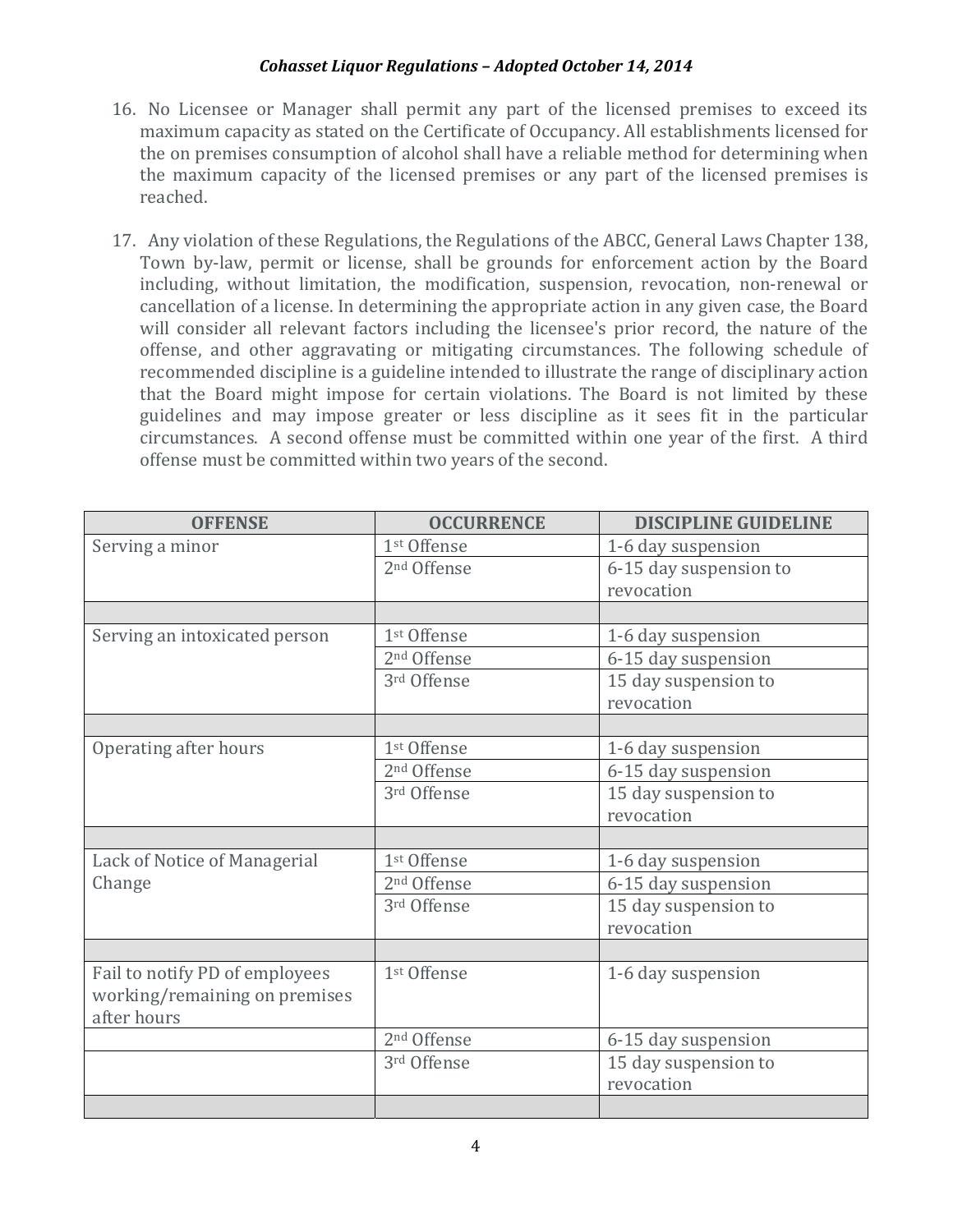| Hindering an                                             | 1 <sup>st</sup> Offense | 5-10 day suspension   |
|----------------------------------------------------------|-------------------------|-----------------------|
| investigation/Failure to notify PD                       | 2 <sup>nd</sup> Offense | 10-21 day suspension  |
| of disturbance                                           | 3rd Offense             | Revocation of license |
|                                                          |                         |                       |
| <b>Illegality on Premises</b>                            | 1 <sup>st</sup> Offense | 5-10 day suspension   |
|                                                          | 2 <sup>nd</sup> Offense | 10-21 day suspension  |
|                                                          | 3rd Offense             | Revocation of license |
|                                                          |                         |                       |
| Violation of Town By-law, Permit,<br>or Permit Condition | 1st Offense             | 1-6 day suspension    |
|                                                          | 2 <sup>nd</sup> Offense | 6-15 day suspension   |
|                                                          | 3rd Offense             | 15 day suspension to  |
|                                                          |                         | revocation            |

*Cohasset Liquor Regulations – Adopted October 14, 2014* 

- 18. The sale, storage, service, dispensing, distribution, delivery, and/or consumption of alcoholic beverages is strictly limited to those areas of the premises which are specified in the description of the premises as shown on the license. Unless specifically approved by the Board, areas such as patios, decks, outside seating areas, roofs, courtyards, and/or other exterior extensions of a building are not part of the licensed premises.
- 19. No physical alteration, the effect of which would be to constitute a change in the description of the licensed premises as shown on the license, shall be made without the prior written approval of the Board. This includes, without limitation, any alterations involving the installation, removal or relocation of any interior walls, doorways, stairways, or other structural components within the licensed premises or any modification that increases the maximum seating capacity.
- 20. The kitchen and premises of any licensed establishment must be kept clean, neat and sanitary, to the satisfaction of the Board and the Cohasset Board of Health, or to the duly Authorized Agent $(s)$  of either of them.
- 21. The Licensee and the Manager shall at all times maintain order and decorum within the licensed premises and shall not permit any disorder, disturbance, lewdness, prostitution, illegal gaming, unlicensed entertainment, the sale or use of illegal drugs or controlled substances as defined by G.L. c. 94C, or illegality of any kind to take place in, upon, or around the licensed premises (including, without limitation, the parking lot). The Licensee shall be responsible for such conduct, whether present at the time of the conduct or not. The Manager shall immediately notify the Police Department when a disturbance resulting in the physical injury to any person occurs on the licensed premises or in the parking lot or other exterior area immediately adjacent to licensed premises including, without limitation, sidewalks and driveways.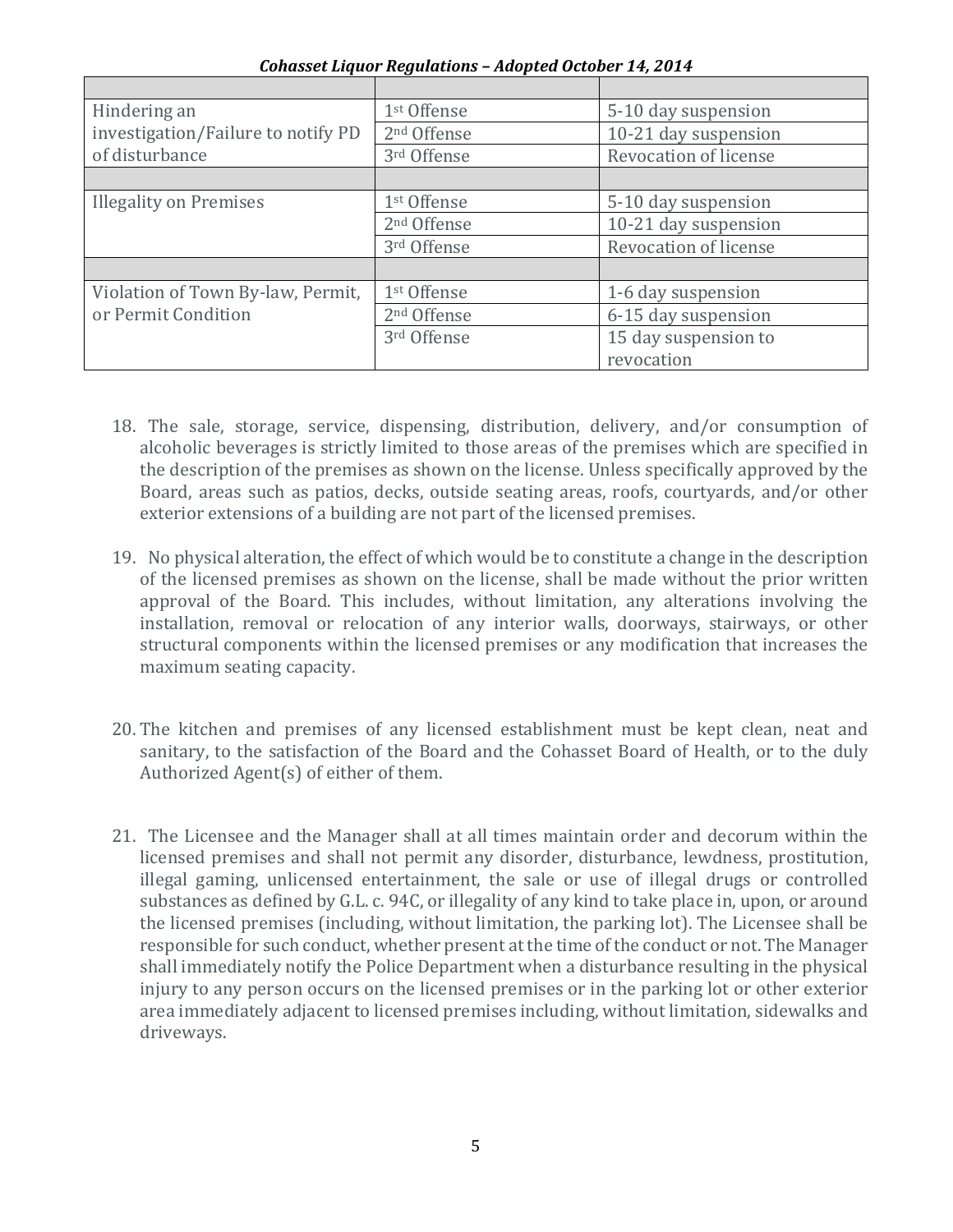- 22. With the exception of establishments licensed as package stores, no Licensee shall sell any alcoholic beverage intended for off-premises consumption or allow any person to transport any alcoholic beverage from the licensed premises. This regulation shall not prevent the holder of a restaurant or hotel type license from permitting a patron to remove a partially consumed bottle of wine from the premises provided such Licensee conforms to Regulation # 23 herein and ABCC regulations.
- 23. The holder of a restaurant or hotel type alcoholic beverages license may permit a patron who purchases a bottle of wine with a meal to take from the licensed premises the unconsumed portion of one bottle of wine, provided that:
	- a. The licensee securely reseals the bottle;
	- b. The bottle is placed in a one-time use tamper-proof transparent bag that insures that the patrons cannot gain access to the bottle while in transit after the bag is sealed;
	- c. The bag is securely sealed; and
	- d. A receipt showing the purchase of the meal and the bottle of wine is provided to the patron and affixed to the bag.
- 24. No alcoholic beverage shall be sold or delivered to an intoxicated person on any licensed premises.
- 25. No alcoholic beverage shall be sold or delivered to a person under the age of twenty one years on any licensed premises.
- 26. The Licensee shall maintain and keep current all licenses, permits, certificates, and approvals required for the operation of the licensed business. If any such license, permit, certificate, or approval issued by a state or local authority is revoked, suspended, or not renewed for any reason, the Licensee must notify the Board in writing.
- 27. The Licensee shall engage at the expense of the Licensee as many private detail police officers from the Police Department as are, in the Board's judgment, necessary to maintain law and order upon the licensed premises and in the areas immediately adjacent to or serving the licensed premises, including, without limitation, the parking lots.
- 28. No Licensee shall make any distinction, discrimination, or restriction of service, access, or treatment on account of race, color, religious creed, national origin, sex, gender identity, sexual orientation, not including persons whose sexual orientation involves minor children as the sex object, or ancestry.